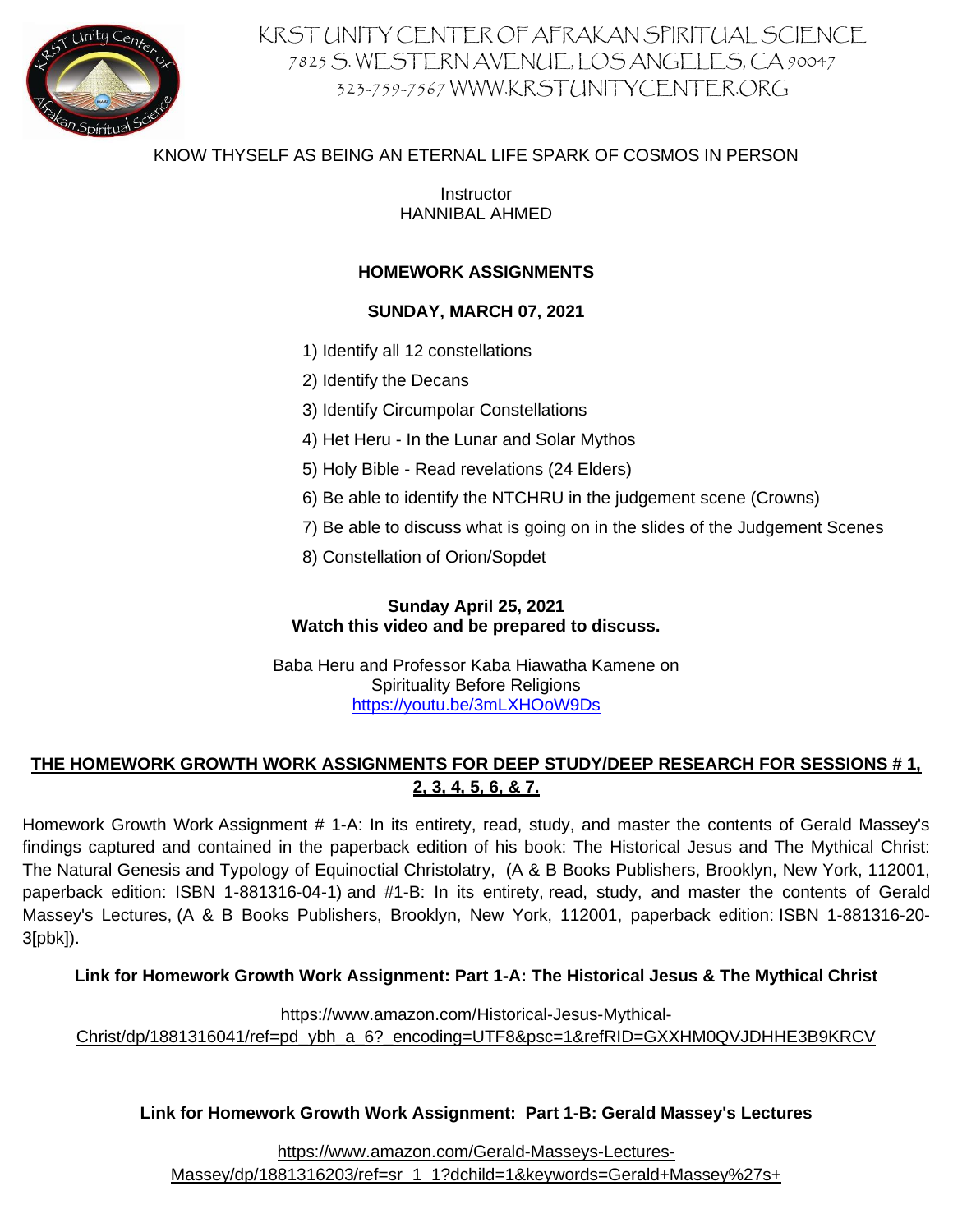#### **SUNDAY, MAY 2, 2021 SDJI UAT DEEP STUDY/DEEP RESEARCH YOUTUBE VIDEO FOR KRST CONVERSATION OF EMPOWERMENT SUNDAY CLASS KRST CONVERSATIONS**

**YOUTUBE LINK:** [https://www.youtube.com/watch?v=T7\\_QCyESVL0](https://www.youtube.com/watch?v=T7_QCyESVL0)  $\frac{1}{2}$ prt m hrw **Going Forth by Day** 

**Read, Study, and Master:** Egyptologist Gerald Massey's Divine Spiritual-Kamite Kemetological Research Findings



[https://www.amazon.com/gp/product/1452144389/ref=ppx\\_yo\\_dt\\_b\\_asin\\_title\\_o01\\_s00?ie=UTF8&psc=1](https://www.amazon.com/gp/product/1452144389/ref=ppx_yo_dt_b_asin_title_o01_s00?ie=UTF8&psc=1)

**Sunday, May 09, 2021**

# **INTRODUCTION: THE INITIATION OF OUR NEXT GENERATION FOR OUR NEXT GENERATION**

**A MUST STUDY YOUTUBE VIDEO FOR OUR KRST (THE CHRIST PRINCIPLE IN-PERSONS) CONVERSATION ON**

**Krst (The Christ Principle In-Persons) Conversation On Empowerment Sundays' Class:**

**Review for May 9th Discussion The Krst (The Christ Principle In-Persons) Conversations: Our Ma'at's Negative Confessions In-Persons**

A Must Study Youtube Video THE YOUTUBE LINK: [https://www.youtube.com/watch?v=T7\\_QCyESVL0](https://www.youtube.com/watch?v=T7_QCyESVL0)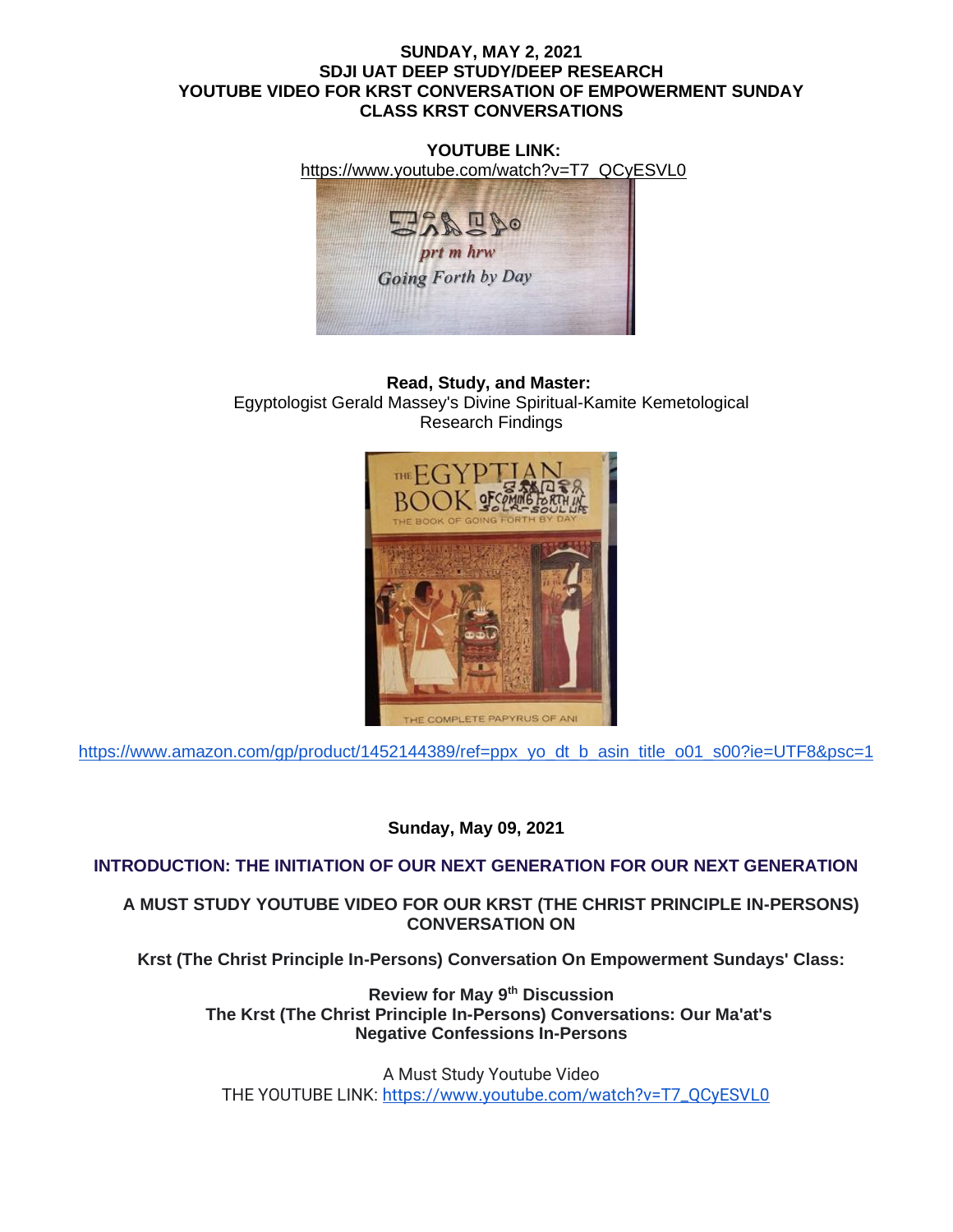# **AIM: HAS OUR LORD ATUM AMSY HRU UR HEKA THE KRST (THE CHRST PRINCIPLE) IN-PERSONS IN THE EAST COME FORTH AS OUR LORD ATUM AMSY JESUS UR HEKA THE KRST (THE CHRIST PRINCIPLE) IN-PERSONS IN THE WEST?**

## [https://en.wikipedia.org/wiki/Isfet\\_\(Egyptian\\_mythology\)](https://en.wikipedia.org/wiki/Isfet_(Egyptian_mythology))

In the knowledge of oneself, you are to be always aware of an essential known dimension of our following daily objective reality in world society since the start of the cosmic age of taurus. It is this; our daily lives in the Sutekh-ifst's diabolical dimension of multidimensional spiritual space constituted life in the diabolical dimension and the place wherein the crisis of global Kamite Æthiopian enslavement happened. Now, the global Kamite Æthiopian humanity's essential quest is for the renewal of the awakened Kamite Æthiopian humanity's cosmic creative creations' energies, forces, powers, and faculties of Ma'at cosmic conscience-consciousness spiritual penetration intelligence to come forth once again in our milky way galaxy in our cosmic age of Hapy on cosmic planet earth with water and the moon.

# **BOOKS TO PURCHASE FOR CLASS**

**Reading Assignment** Link for Homework Growth Work Assignment: Part 1-A: The Historical Jesus & The Mythical Christ by Gerald Massey



https://www.amazon.com/Historical-Jesus-Mythical-Christ/dp/1881316041/ref=pd\_ybh\_a\_6?\_encoding=UTF8&psc=1&refRID=GXXHM0QVJDHHE3B9KRCV Link for Homework Growth Work Assignment: Part 1-B: Gerald Massey's Lectures



https://www.amazon.com/Gerald-Masseys-Lectures-

Massey/dp/1881316203/ref=sr\_1\_1?dchild=1&keywords=Gerald+Massey%27s+Lectures&qid=1618699739&sr=8-1

Shabaka's Stone: An African Theory on the Origin and Continuing Development of the Cosmic Universe by Kaba Hiawatha Kamene